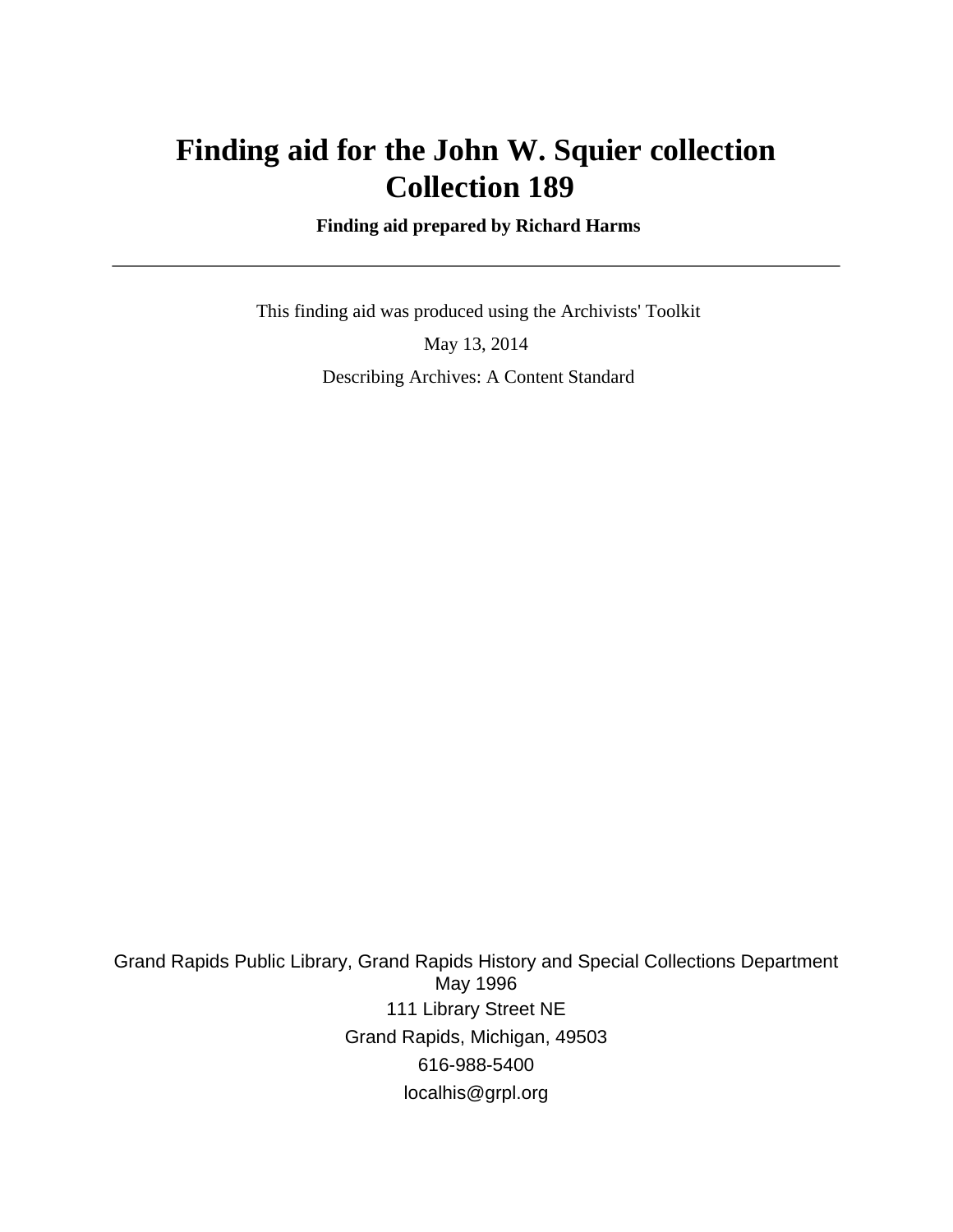# **Table of Contents**

| Series III. John W. Squire Correspondence. Old Collection S1:A1 and S1A611 |
|----------------------------------------------------------------------------|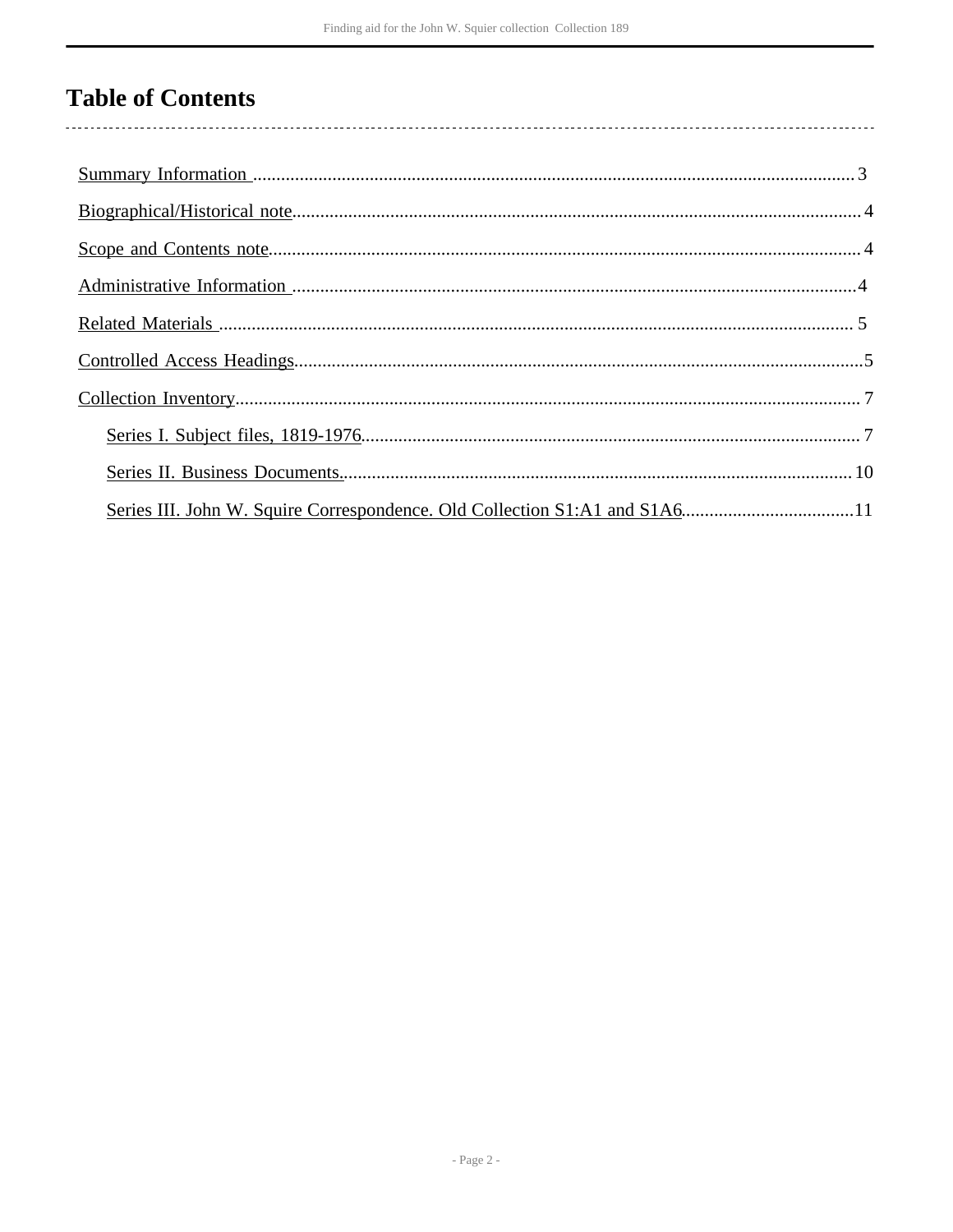# <span id="page-2-0"></span>**Summary Information**

| <b>Repository</b> | Grand Rapids Public Library, Grand Rapids History and Special<br><b>Collections Department</b>                                                                                                                                                                                                                                                                                                                                                                                                                                                                                                                                       |
|-------------------|--------------------------------------------------------------------------------------------------------------------------------------------------------------------------------------------------------------------------------------------------------------------------------------------------------------------------------------------------------------------------------------------------------------------------------------------------------------------------------------------------------------------------------------------------------------------------------------------------------------------------------------|
| <b>Creator</b>    | Squier, John W, 1799-1874                                                                                                                                                                                                                                                                                                                                                                                                                                                                                                                                                                                                            |
| <b>Title</b>      | John W. Squier collection                                                                                                                                                                                                                                                                                                                                                                                                                                                                                                                                                                                                            |
| Date [inclusive]  | 1817-1879                                                                                                                                                                                                                                                                                                                                                                                                                                                                                                                                                                                                                            |
| <b>Extent</b>     | 0.88 Linear feet Three boxes                                                                                                                                                                                                                                                                                                                                                                                                                                                                                                                                                                                                         |
| Language          | English                                                                                                                                                                                                                                                                                                                                                                                                                                                                                                                                                                                                                              |
| <b>Abstract</b>   | John W. Squier (1799-1872) was a businessman and real estate investor<br>in Grand Rapids, Michigan. He owned a flour mill and in 1859 he built<br>the first opera house in the city, Squier's Opera House. The collection<br>documents the affairs of this successful businessman in the growing,<br>frontier village of Grand Rapids, Michigan during the mid 19th century.<br>Included are various legal, financial and property documents. Also<br>included are the Mackinac Agency payroll of 1849, data on building<br>and maintaining the dam and canal in the Grand River, two medical<br>prescriptions and an 1855 passport. |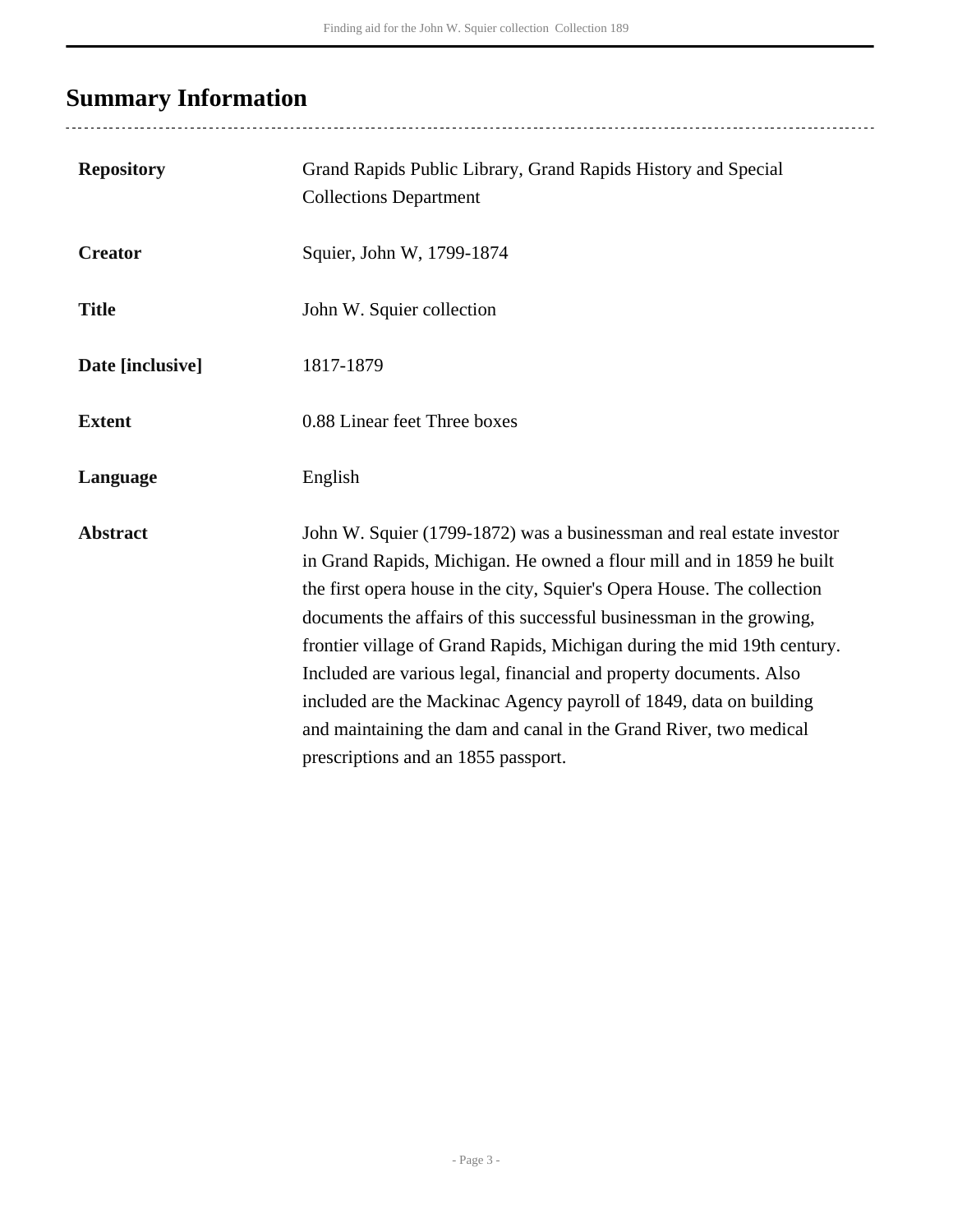## <span id="page-3-0"></span>**Biographical/Historical note**

John W. Squier (1799-1874), a native of New Jersey, came to Grand Rapids in 1842, after having lived in Seneca and Yates Counties, New York and Washtenaw County, Michigan. He built a flour mill near the present-day southwest corner of Michigan and Monroe, then on the east side power canal. The mill machinery was brought to Grand Rapids from Jackson on the Grand River on a scow.

A reputable businessman, Squier's flour milling provided sufficient revenue for him to invest in real estate and other business opportunities. One of his most noticeable investments was building the first opera house in the city in 1859, adjacent to his mill. Both Squier's Opera House and mill were destroyed by fire in 1872. The Index of Fire Service of Grand Rapids (1899), lists the Squier's Opera House as a subscriber. Squier also owned the Western Hotel in the same area, at the corner of Canal (later Monroe) and Crescent Ave., which he opened in 1855 with Charles P. Babcock.

Squier and his wife, Mary L. (d.1876) already had six children (three sons and three daughters) when they came to Grand Rapids in 1842.

### <span id="page-3-1"></span>**Scope and Contents note**

Documents the affairs of a successful business person in the growing, frontier village of Grand Rapids, Michigan during the mid 19th century. Contains example of various legal, financial and property documents. Among the noteworthy items are certificates from the Alert (volunteer) Firefighting Company, the Mackinac Agency Payroll of 1849, data on building and maintaining the dam and canal in

Note: The Squier's Opera House, 83-91 Canal St (later Monroe), has often been given as "Squire's Opera House" in later years, evidently a mistaken spelling of the name.

the Grand River, Union school building specifications and two medical prescriptions.

## <span id="page-3-2"></span>**Administrative Information**

### **Publication Information**

Grand Rapids Public Library, Grand Rapids History and Special Collections Department May 1996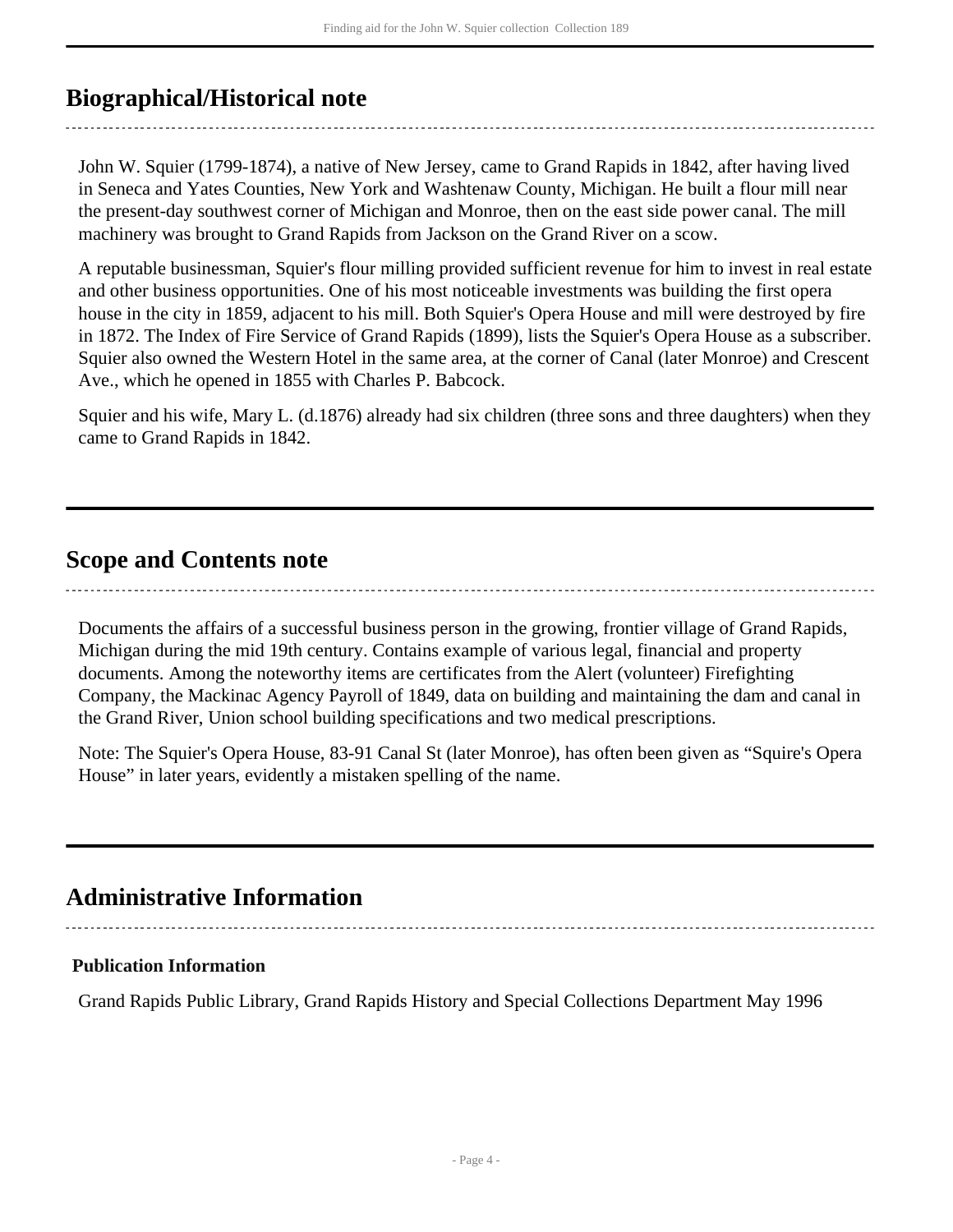#### **Immediate Source of Acquisition note**

Donor unknown, 1922. Accession numbers 00.000; 1986.294 (Added 8/20/2008); S1:A1 (Added 8/20/2008)

### <span id="page-4-0"></span>**Related Materials**

#### **Related Archival Materials note**

Collection 018, Fitch Photo Collection, Photo #063 Squier's Opera House Collection 054, GRPL Photo Collection. 054-10-31. Old Settlers, including J.W. Squier

See also Baxter's History of Grand Rapids for more information on the Squier's family and their establishments.

### <span id="page-4-1"></span>**Controlled Access Headings**

------------------------------

#### **Genre(s)**

- office files
- personal papers

#### **Geographic Name(s)**

• Grand Rapids (Mich.) -- History -- 19th Century

#### **Personal Name(s)**

• Squier, John W, 1799-1874

#### **Subject(s)**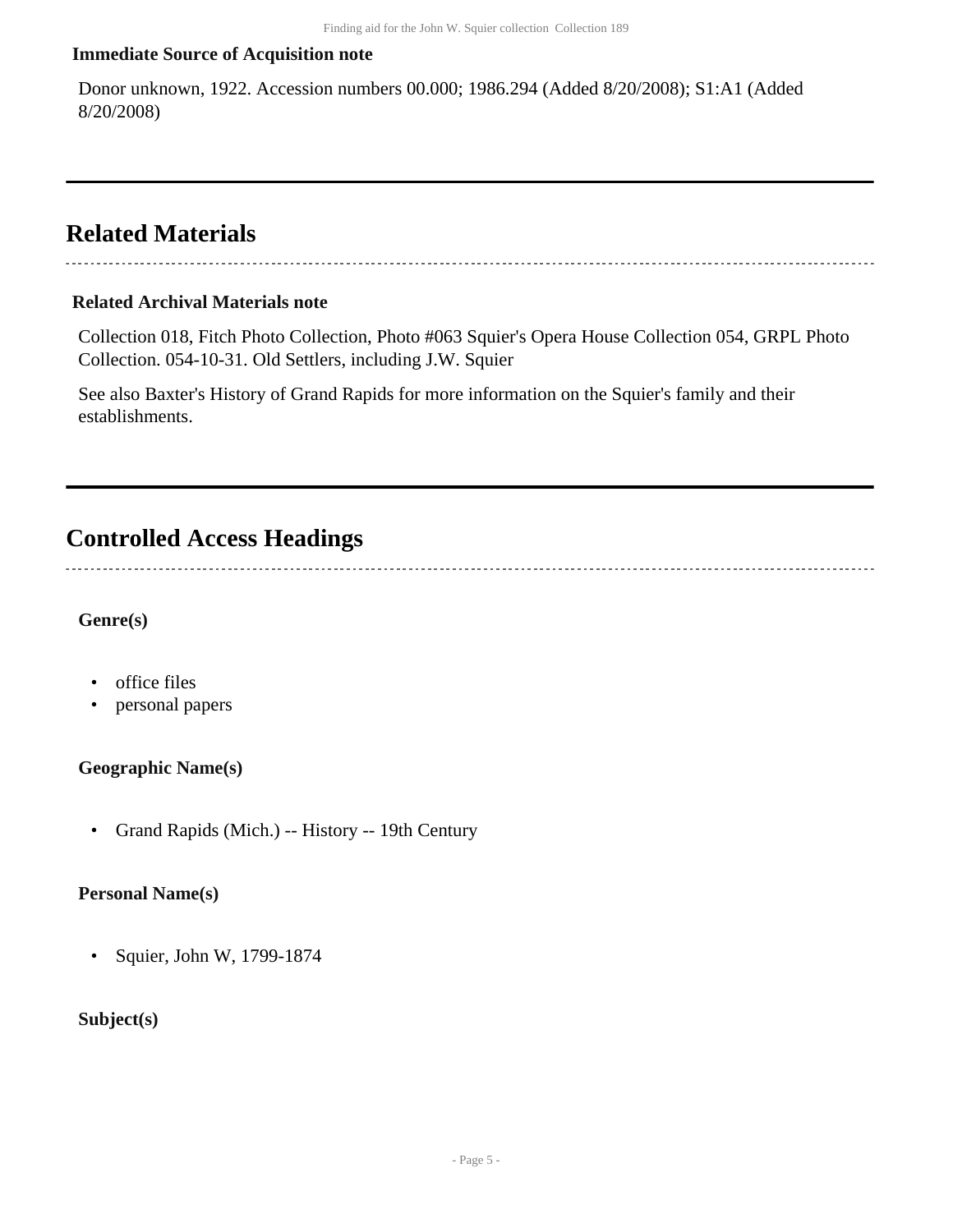• Business records -- Michigan -- Grand Rapids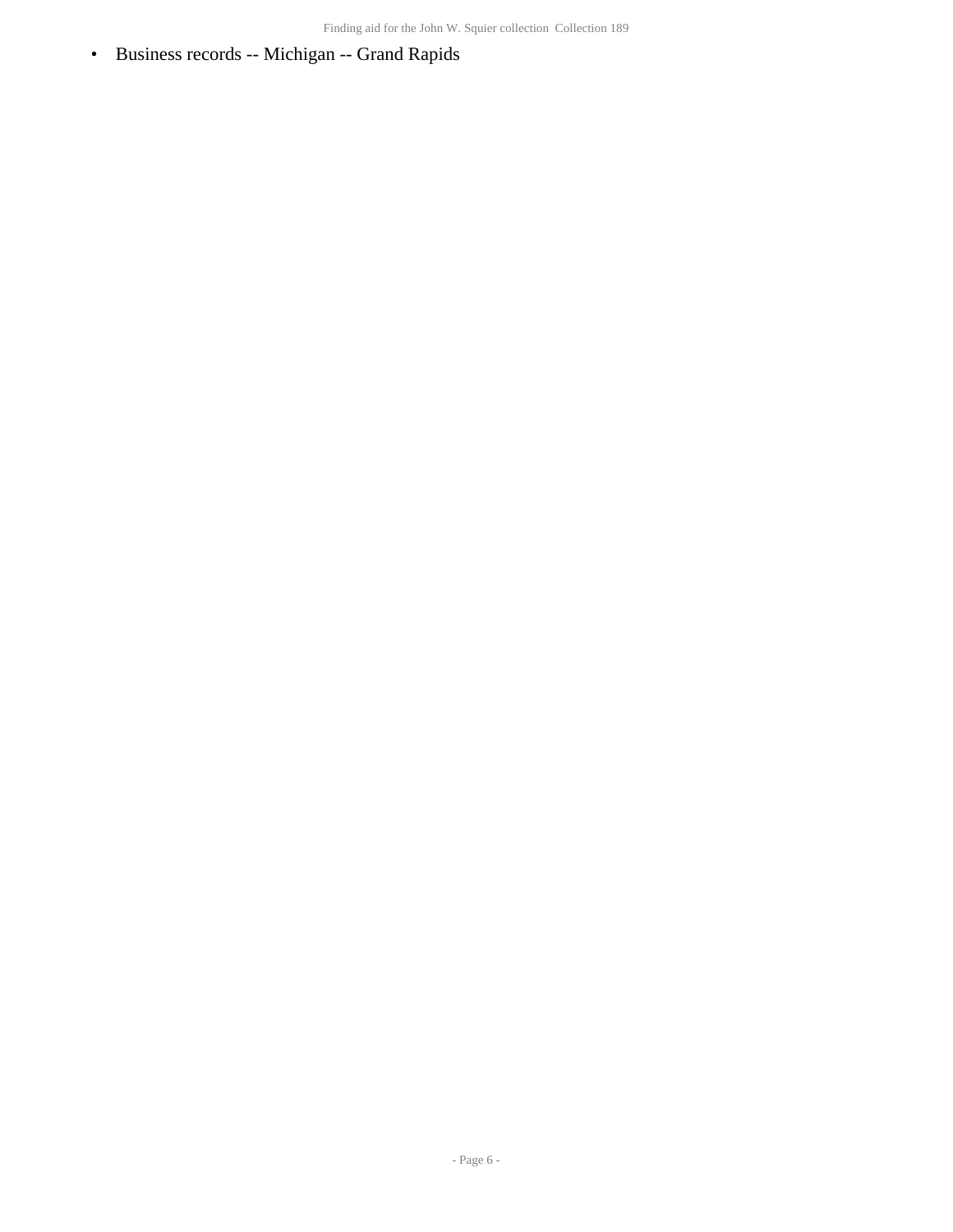## <span id="page-6-0"></span>**Collection Inventory**

<span id="page-6-1"></span>**Series I. Subject files, 1819-1976** 

|                                                          | <b>Box</b>   | <b>Folder</b>  |
|----------------------------------------------------------|--------------|----------------|
| Assignments, 1860, 1876.                                 | $\mathbf{1}$ | $\mathbf{1}$   |
| Awards/Certificates, 1819, 1865, 1868, 1869.             | $\mathbf{1}$ | $\overline{2}$ |
| Bank Books/Deposit Slips, 1872-1876.                     | $\mathbf{1}$ | 3              |
| Bills of sales, 1835-1876.                               | $\mathbf{1}$ | $\overline{4}$ |
| Bonds, 1835-1869.                                        | $\mathbf{1}$ | 5              |
| Boston & North American Co. Articles of Agreement, 1846. | $\mathbf{1}$ | 6              |
| Circuit Courts Orders/Writs, 1859-1874.                  | $\mathbf{1}$ | $\overline{7}$ |
| City of Grand Rapids Annual Report, 1866.                | $\mathbf{1}$ | 8              |
| Commodity Reports, 1859, 1866.                           | $\mathbf{1}$ | 9              |
| Contracts, 1833-1872.                                    | $\mathbf{1}$ | 10             |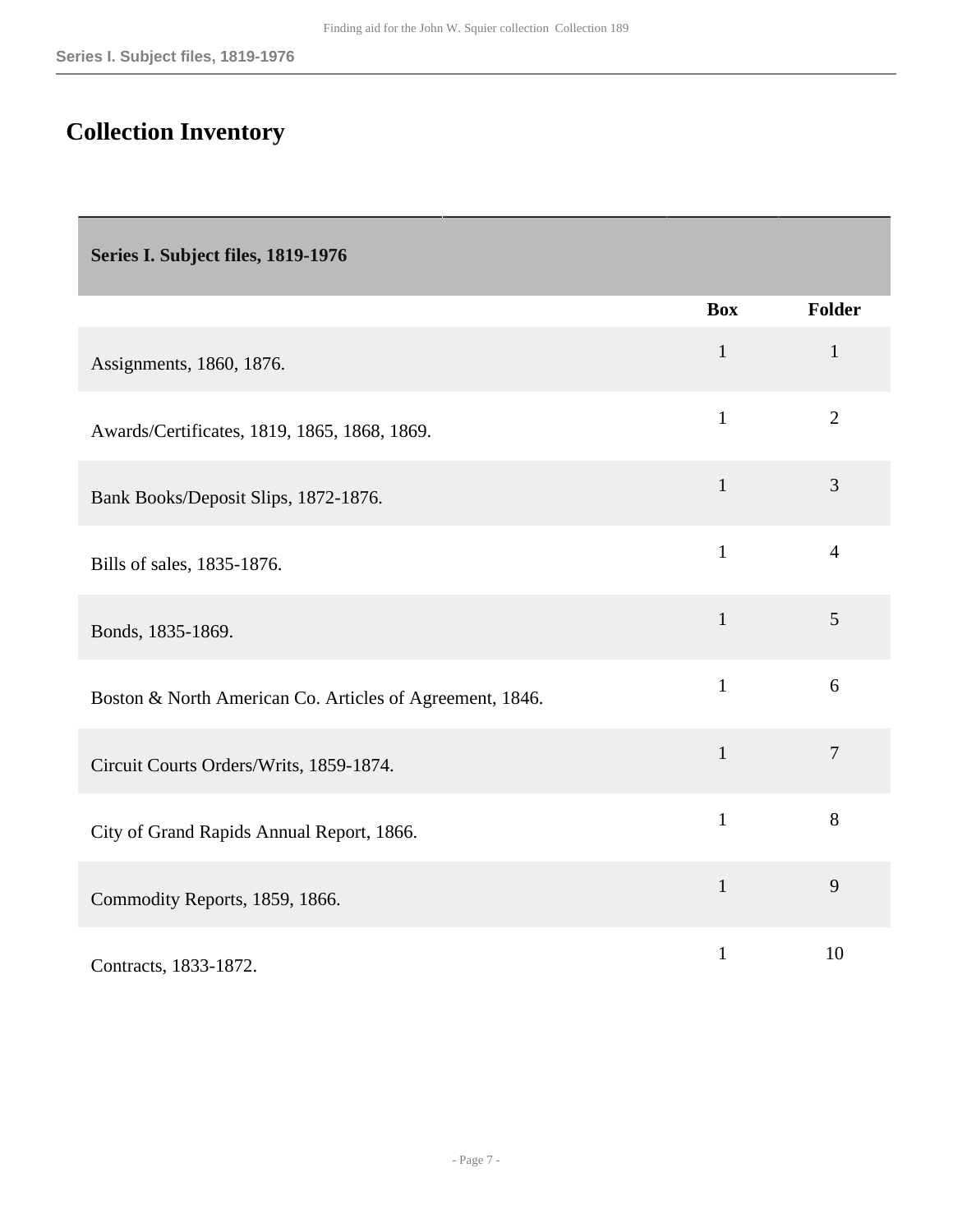| Article of Agreement, Apr. 21, 1843, between Lucius Lyon and Charles H.<br>Carroll of Livingston County, N.Y.                                                                                                                                                                                                                                                                                                                                                                                                             | 3            | 1             |
|---------------------------------------------------------------------------------------------------------------------------------------------------------------------------------------------------------------------------------------------------------------------------------------------------------------------------------------------------------------------------------------------------------------------------------------------------------------------------------------------------------------------------|--------------|---------------|
| <b>Scope and Contents note</b>                                                                                                                                                                                                                                                                                                                                                                                                                                                                                            |              |               |
| With DeWitt C. Lawrence and John W. Squires (Squiers). Lawrence and<br>Squiers to acquire land, rights to water from the Canal, to build a Culvert<br>diverting water from the Canal to a woolen factory and flouring mill. The<br>Culvert to be constructed by Daniel Ball, under supervision of John Alma,<br>Engineer. S1:A5.42. 1986.294. Note: Item found with the John Squiers<br>papers. Location Note: This oversized item is physically housed with the<br>Lucius Lyon's papers, to accommodate its larger size. |              |               |
| Cooperative Labor Union Publishing Co. agreement, 1870.                                                                                                                                                                                                                                                                                                                                                                                                                                                                   | $\mathbf{1}$ | 11            |
| Dam/canal maintenance agreements, 1843, 1853.                                                                                                                                                                                                                                                                                                                                                                                                                                                                             | $\mathbf{1}$ | 12            |
| Firefighting Co. - Alert, 1864-1869.                                                                                                                                                                                                                                                                                                                                                                                                                                                                                      | $\mathbf{1}$ | 13            |
| <b>General Correspondence.</b>                                                                                                                                                                                                                                                                                                                                                                                                                                                                                            |              |               |
|                                                                                                                                                                                                                                                                                                                                                                                                                                                                                                                           | <b>Box</b>   | <b>Folder</b> |
| W.D. Foster letter to Edwin G. Squiers, San Francisco, Cal. Introducing<br>J.T. Fainey of Grand Rapids, Apr. 14, 1859. S1:A1.111. 1986.294. Note:<br>This item found with unaccessioned John Squiers papers, Squiers of Grand<br>Rapids.                                                                                                                                                                                                                                                                                  | $\mathbf{1}$ | 13.5          |

Insurance policies, 1853-1873. 1 14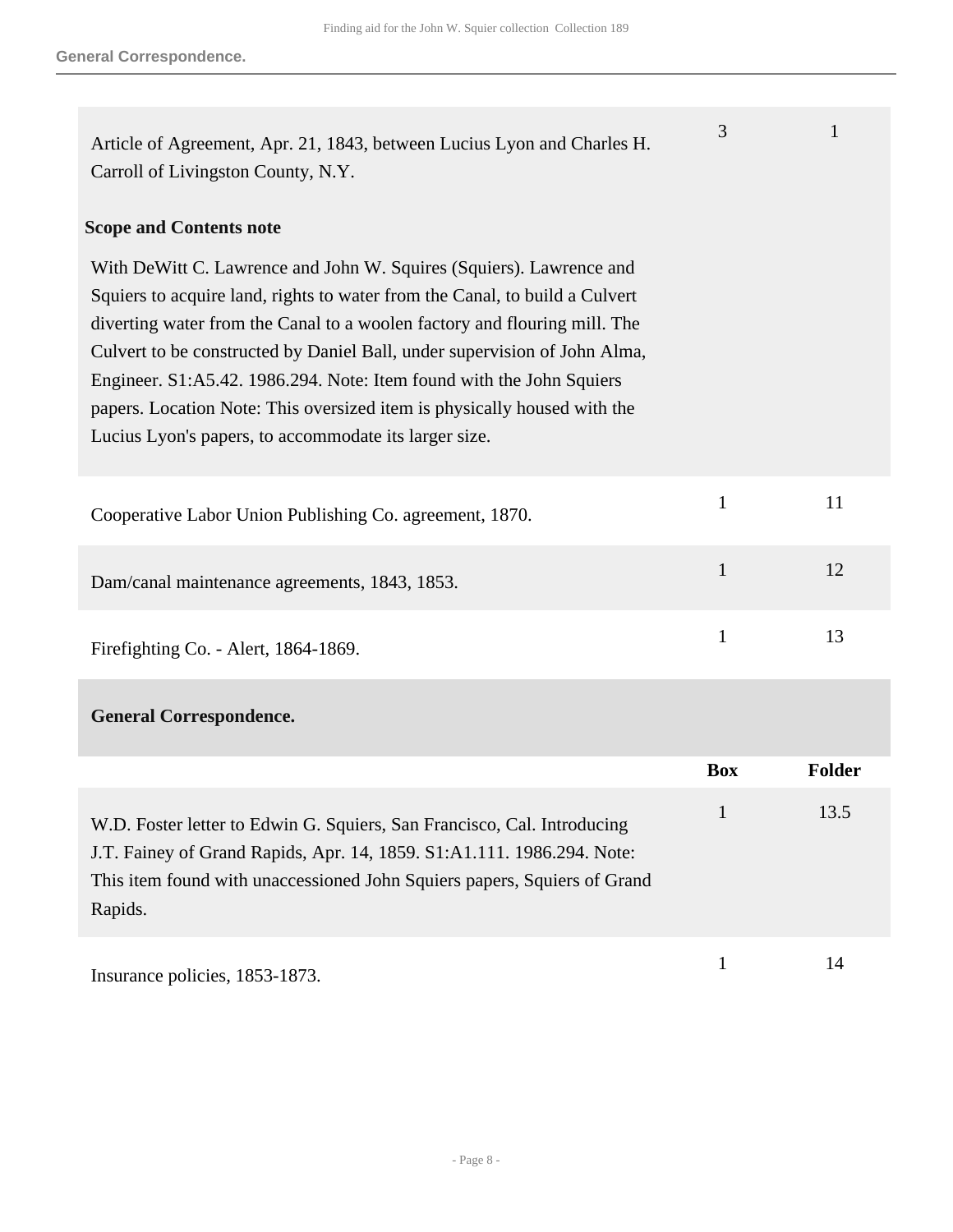| Polly Lawrence will, 1850.                                                     | $\mathbf{1}$ | 15   |
|--------------------------------------------------------------------------------|--------------|------|
| Leases, 1854-1879.                                                             | $\mathbf{1}$ | 16   |
| Legal correspondence, 1872-1876.                                               | $\mathbf{1}$ | 17   |
| Licenses. Hay Scale License. John W. Squier & Son. Sept. 10, 1853.<br>1986.294 | $\mathbf{1}$ | 17.5 |
| Mackinac Agency Payroll, 1849.                                                 | $\mathbf{1}$ | 18   |
| Medical prescriptions, c.1870.                                                 | $\mathbf{1}$ | 19   |
| Passport, 1855.                                                                | $\mathbf{1}$ | 20   |
| Power of attorney, 1846.                                                       | $\mathbf{1}$ | 21   |
| Redemption (property taxes) certificates, 1843-1861.                           | $\mathbf{1}$ | 22   |
| John W. Squier estates, 1876.                                                  | $\mathbf{1}$ | 23   |
| Tax payment receipts, 1858-1873.                                               | $\mathbf{1}$ | 24   |
| Union School specification variations, 1866.                                   | $\mathbf{1}$ | 25   |
| Biographical. Added by staff 3/2008                                            | $\mathbf{1}$ | 31   |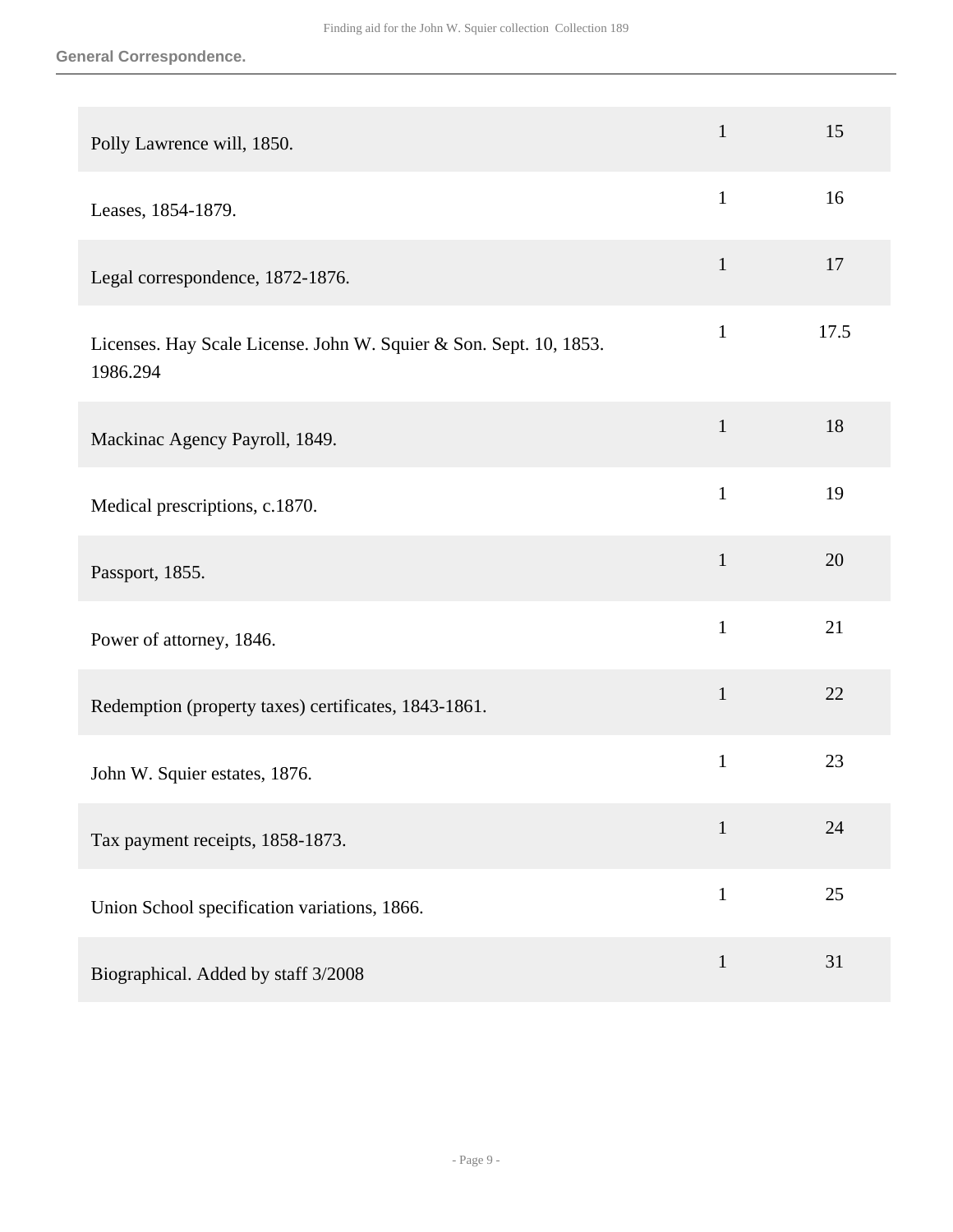<span id="page-9-0"></span>

| <b>Series II. Business Documents.</b> |                |                |
|---------------------------------------|----------------|----------------|
|                                       | <b>Box</b>     | Folder         |
| Invoices, 1872-1874.                  | $\mathbf{1}$   | 26-28          |
| Promissory notes, 1817-1872.          | $\mathbf{1}$   | 29-30          |
| Deeds, 1826-1879                      |                |                |
|                                       | <b>Box</b>     | Folder         |
| Deeds, 1826-1855.                     | $\overline{2}$ | $\mathbf{1}$   |
| Quit Claim Deeds, 1848-1873.          | $\overline{2}$ | $\overline{2}$ |
| Sheriff's Deed, 1873.                 | $\overline{2}$ | 3              |
| Trust deed, 1871.                     | $\overline{2}$ | $\overline{4}$ |
| Tax deeds, 1866-1868.                 | $\overline{2}$ | $\mathfrak{S}$ |
| Warranty deeds, 1849-1879.            | $\overline{2}$ | 6              |
| Mortgages, 1944-1876.                 |                |                |
|                                       | <b>Box</b>     | <b>Folder</b>  |
| Mortgages, 1844-1876.                 | $\overline{2}$ | $\tau$         |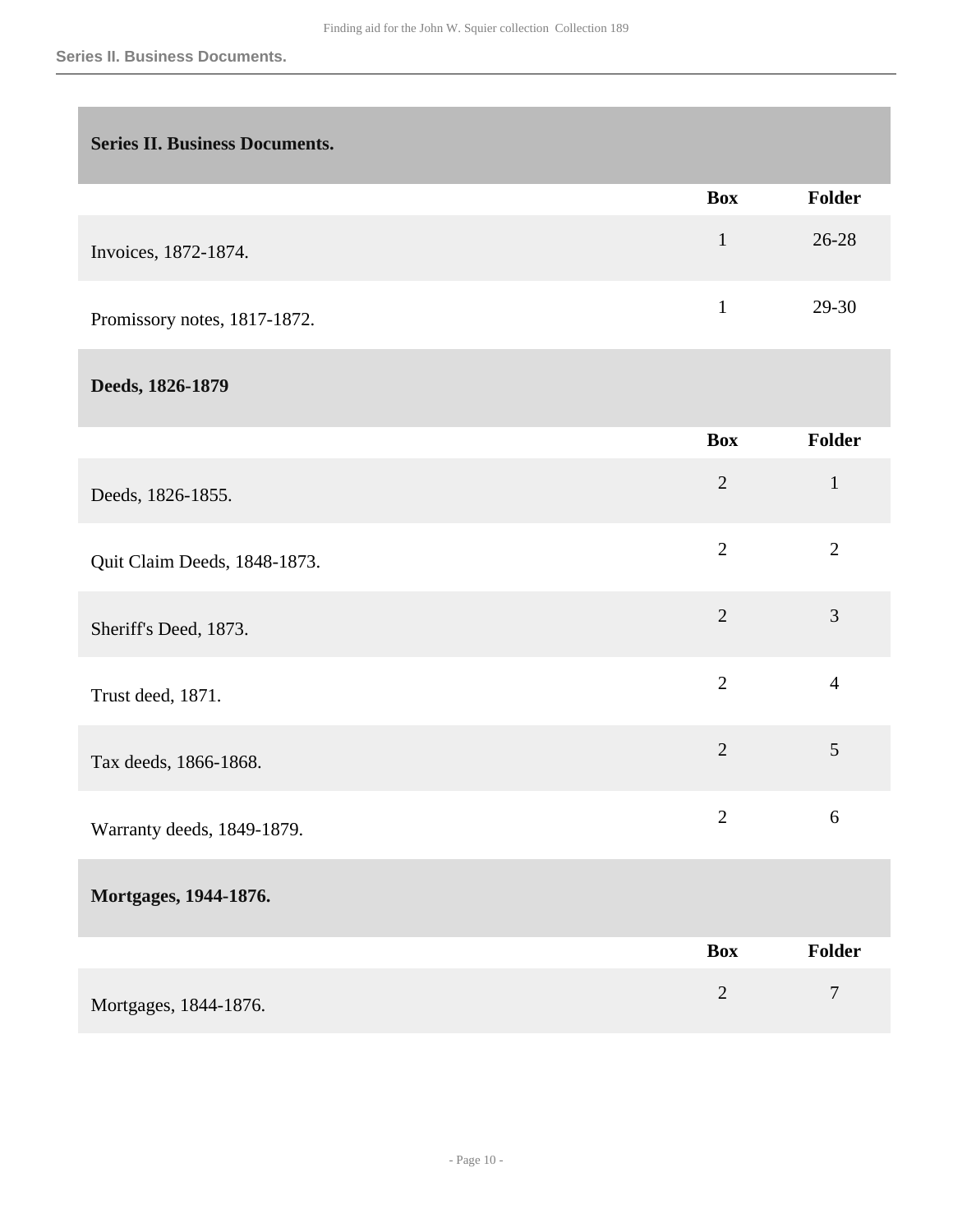**Series III. John W. Squire Correspondence. Old Collection S1:A1 and S1A6**

| Chattel mortgages, 1859-1869. |            |               |
|-------------------------------|------------|---------------|
|                               | <b>Box</b> | <b>Folder</b> |
| Title Abstracts, 1855-1871.   |            | 9             |

### <span id="page-10-0"></span>**Series III. John W. Squire Correspondence. Old Collection S1:A1 and S1A6**

### **S1:A1**

|                                                                              | <b>Box</b> | <b>Folder</b>  |
|------------------------------------------------------------------------------|------------|----------------|
| .1-10, 1846-1876 (13 items, including envelops)                              | 3          | $\overline{2}$ |
| $.11-20, 1848-1877, (10)$                                                    | 3          | 3              |
| $.21-30, 1856-1874. (10)$                                                    | 3          | $\overline{4}$ |
| .31-40, 1856-1872. (14. Three items marked ".32", and three marked<br>".35") | 3          | 5              |
| .41-50, 1856-1872. (11, two items marked ".44"                               | 3          | 6              |
| .51-60, 1856-1859, n.d. (11, two different items called ".51")               | 3          | $\tau$         |
| .61-70, 1851-1876, n.d. (11, two different items called ".65")               | 3          | 8              |
| $.71-80, 1856-1876, (10)$                                                    | 3          | 9              |